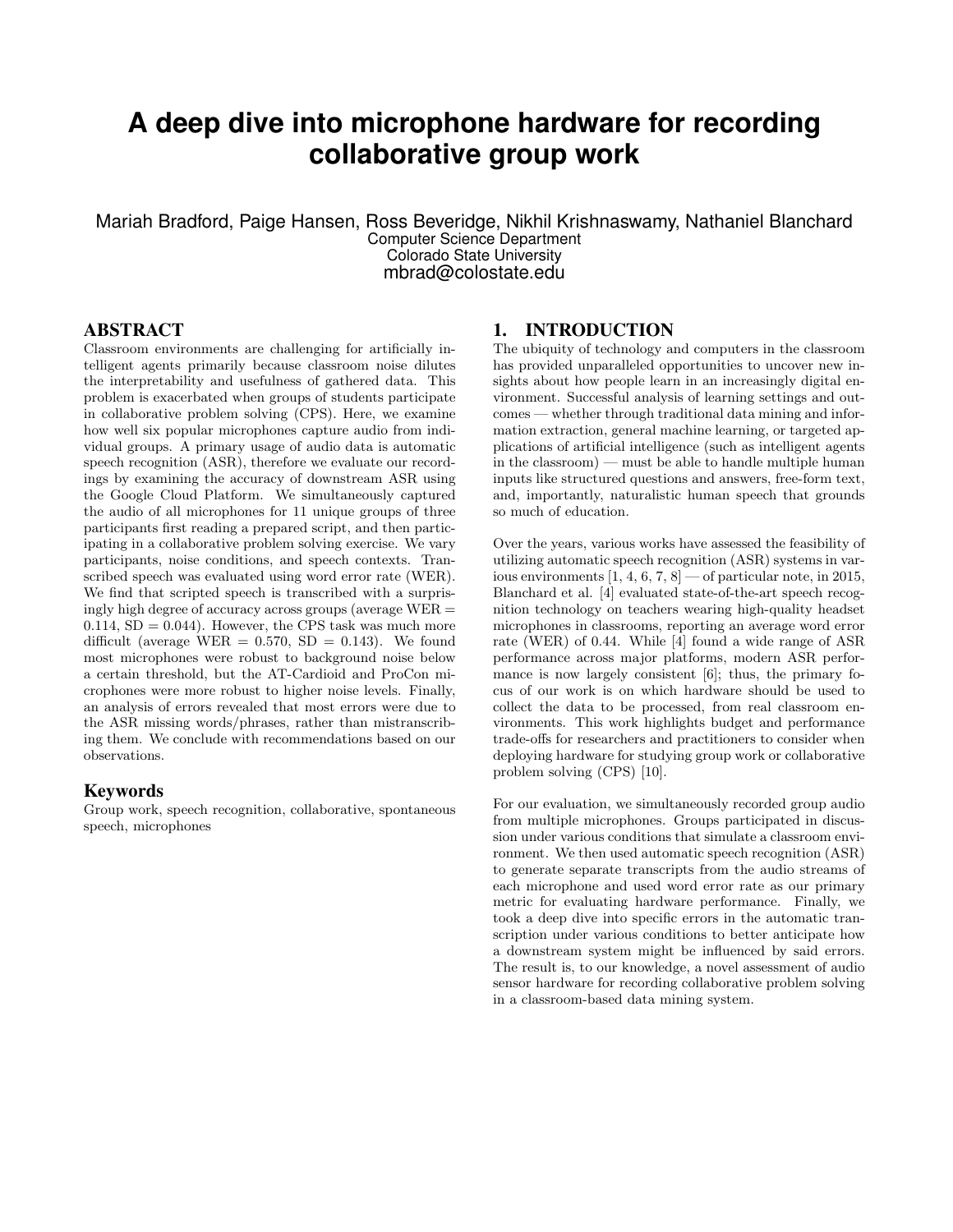# 2. METHODOLOGY

#### 2.1 Recording setup

We evaluated six microphones: an Audio-Technica ATR2100x-USB (AT-ATR), an Audio-Technica U891Rb Cardioid Condenser Boundary Microphone (AT-Cardioid), an Audio-Technica U891RbO Omnidirectional Condenser Boundary Microphone (AT-Omni), a Blue-Yeti, an MXL AC-404 ProCon (Pro-Con), and a Saramonic SmartMic. Microphones were selected to represent a range of technologies and price points. We assumed that, in a real-world context, one microphone would be used for a single group.

The Blue-Yeti was set to medium-low gain and omnidirectional recording, which are empirically-derived settings motivated by the manufacturer guidelines to maximize the volume of the recording while minimizing clipping. The AT-Cardioid, AT-Omni, and AT-ATR were plugged into a mixer, with the gain set following the same procedure as the Blue-Yeti. The Saramonic was plugged into an auxiliary port (AUX). All other microphones were plugged in with USB. Microphones were all placed on one table five feet from participants. Participant and microphone locations were marked to ensure consistency across groups. Using Adobe Audition, all microphones were synchronously recorded on separate tracks.

Table 1 breaks down our participant demographics. Participants were all students in the Computer Science Department at Colorado State University, all over the age of 18. 26 participants considered English as their first language. Other first languages in the participant pool included Gujarati, Korean, Spanish, Turkish, and Urdu. Providing demographic information was optional and recorded anonymously. Participant groups were recruited by request and all personal information was de-identified.

| Table 1: Demographics |             |    |  |  |
|-----------------------|-------------|----|--|--|
| Gender                | Male        | 20 |  |  |
|                       | Female      | 12 |  |  |
|                       | Nonbinary   | 1  |  |  |
| Native Language       | English     | 26 |  |  |
|                       | Non-English | 5  |  |  |
|                       | Bilingual   | 2  |  |  |
| Age                   | 18-24       | 28 |  |  |
|                       | 25-31       | 5  |  |  |

Data was gathered in two types of tests: 1) a prespecified, scripted recording, and 2) a collaborative problem solving task, which are described in Section 2.2 and Section 2.3. In each session, participants sat facing toward the microphone array, and performed both tasks (script first, followed by collaborative task). Each test contained variant noise conditions and was run with 11 ( $N = 33$ ) collaborative triads. Groups were split into two conditions: a "noise" condition where generic "classroom noise" was played at 50% volume from a speaker 10 feet away from the microphone array, and a condition without background noise. The "classroom noise" was pre-recorded classroom sounds including indeterminate chatter. The speaker used was a JBL Bluetooth Flip4 with two 8W amplifiers, corresponding to a maximum 12 dB amplification of the source audio, which was intended

to simulate ambient background noise of an average classroom.

Across all microphones, 7:50:34 total hours of audio were recorded. Specifically, the noise condition constituted 3:40:05 hours of audio, with the remaining 4:10:29 comprising the non-noise condition. Additionally, the scripted task comprised 2:22:38 hours of recording, while the collaborative task constituted 5:27:56 hours of recording.

Each recording from each microphone was separately processed through Google Cloud Automatic Speech Recognition (ASR). Word error rate (WER) was calculated for the full session. The prewritten script served as the ground truth transcript for the scripted portion of the experiment. For the collaborative tasks, transcripts were manually transcribed by researchers, with a lead researcher subsequently verifying the correctness of all the transcripts.

### 2.2 Group Script Reading Task

In this condition, the participants read a specified script where each participant played a distinct "role" (teacher, student 1, or student 2). The script was a transcription of a real classroom interaction involving two students and a teacher with no overlapping speech.

## 2.3 Fibonacci Weights Collaborative Problem Solving Task

The Fibonacci Weights exercise is a collaborative problem solving (CPS) group activity where the participants work together to determine the relative weights of five differently colored cubes. The masses of each cube correspond to the Fibonacci sequence. The participants are given a scale, a 10g calibration weight, the cubes, and a worksheet on which to log the weight of each cube when it is determined. The task invites CPS, leading to explicit and implicit coordination, free-form utterances, and overlapping speech.

#### 2.4 Evaluation Metric

We evaluate microphone performance based on ASR performance for word error rate (WER), given by:

$$
WER = \frac{S+D+I}{N} = \frac{S+D+I}{H+S+D}
$$

where  $S =$  the number of substitutions,  $D =$  the number of deletions,  $I =$  the number of insertions,  $N =$  the number of words in the ground truth transcript, and  $H =$  the number of successes.

#### 3. RESULTS 3.1 Cross-Task Performance

Figure 1 shows the word error rate (WER) distribution for each microphone across both tasks. A high-level analysis shows that results were relatively consistent across all microphones, with the average WER for every microphone all within 1 standard deviation. The AT-Cardioid showed the best performance, with an average WER of 0.319 ( $\sigma$  = 0.235). The worst-performing microphone was the Blue-Yeti, with an average WER of 0.365 ( $\sigma = 0.278$ ).

Table 2 provides statistics describing the performance of each microphone across all groups in the script reading task.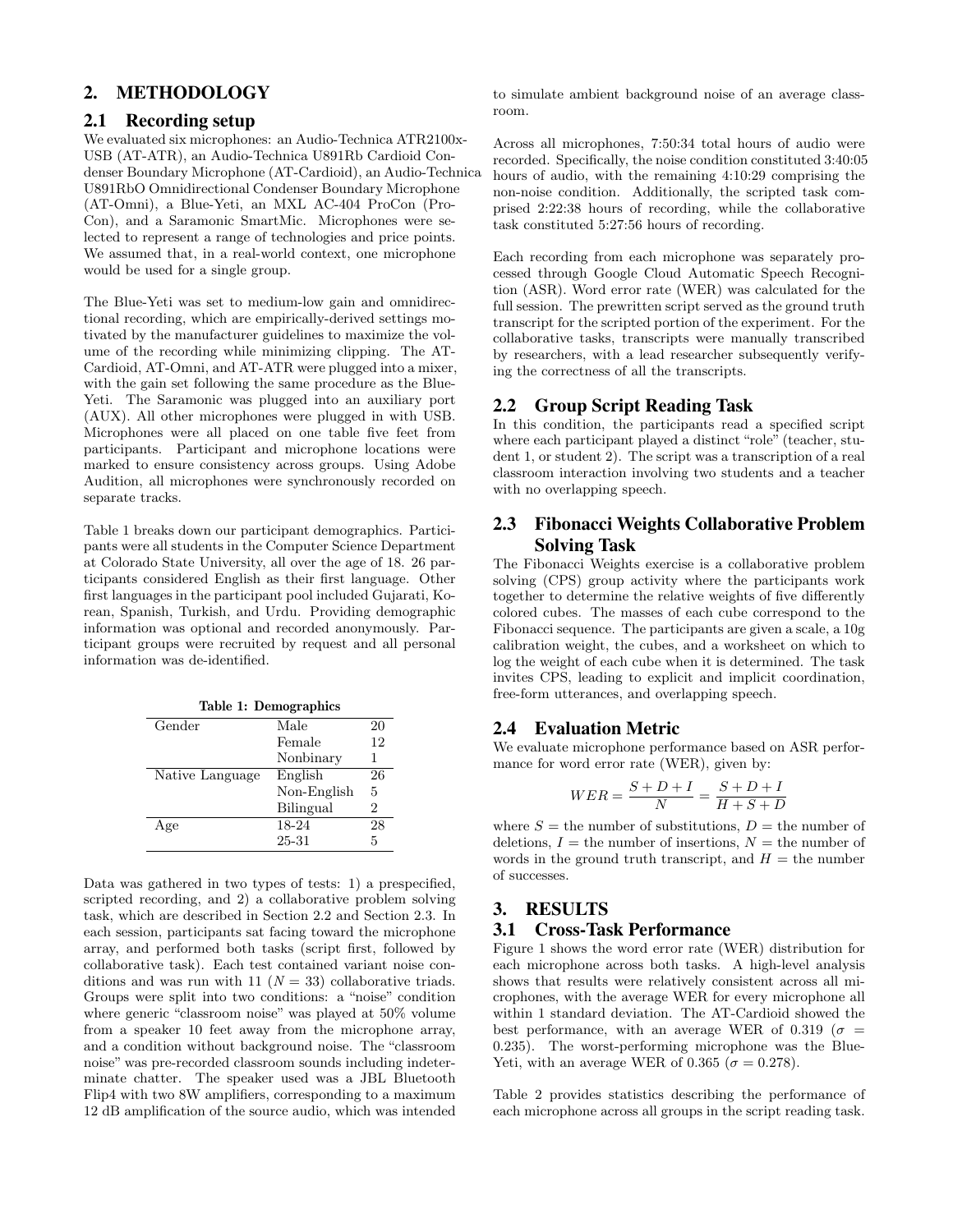

Figure 1: Box-and-whisker plot showing word error rate for each microphone across all groups in the collaborative problem solving task.

Table 2: Descriptive statistics of WER across microphones in the script reading task.

| Microphone  | $\mu$ WER | $\sigma$ |
|-------------|-----------|----------|
| AT-ATR      | 0.115     | 0.051    |
| AT-Cardioid | 0.112     | 0.050    |
| AT-Omni     | 0.112     | 0.042    |
| Blue-Yeti   | 0.117     | 0.040    |
| ProCon      | 0.120     | 0.051    |
| Saramonic   | 0.107     | 0.035    |
| A11         | 0.114     | 0.044    |

Table 3 provides the same in the collaborative problem solving (Fibonacci Weights) exercise.

In the script reading task, all recordings resulted in a low WER within a very small numerical window of each other, with a low standard deviation across groups. The scripted nature of the task allow for clean turn taking, and a review of the recordings confirm there is little to no overlapping speech during the reading of the script. However, this is not how speech in group work typically manifests. Rather, there are overlaps, incomplete sentences, interruptions, etc. Speakers mumble, speak fast, and rely on implicit communication strategies that are not captured in audio recordings, and therefore on information that is not captured in an automatic speech recognition (ASR) platform's underlying language model. Put simply, if a typical speech recognition algorithm encounters actual audio as captured in group work, we can expect the WER to be much higher.

Table 3: Descriptive statistics of WER across microphones in the Fibonacci Weights Task.

| Microphone  | $\mu$ WER | $\sigma$ |
|-------------|-----------|----------|
| AT-ATR      | 0.577     | 0.151    |
| AT-Cardioid | 0.527     | 0.137    |
| AT-Omni     | 0.530     | 0.128    |
| Blue-Yeti   | 0.613     | 0.157    |
| ProCon      | 0.602     | 0.150    |
| Saramonic   | 0.581     | 0.151    |
|             | 0.570     | 0.143    |

In the collaborative problem solving task, which contains free-form speech with many overlapping utterances and some disfluencies, we also find that all microphones performed comparably. The clear difference in performance between

the scripted condition and collaborative problem solving condition implies free-form speech (e.g., contains natural interruptions, overlaps, sentence fragments, disfluencies, etc.) was the primary difference in ASR performance. In Section 3.2 we quantify these effects. While the Saramonic was (marginally) the best-performing microphone in the scripted condition, but the AT-Cardioid and AT-Omni produced the lowest mean WER for the Fibonacci Weights recordings.

#### 3.2 Word-Level Analysis

Increased word error rates can be due to three primary factors: deletions, where a word in the ground truth transcript is omitted; insertions, where an additional word not in the ground truth transcript is added; and substitutions, where one word in the ground truth transcript is swapped for a different word.

The majority of errors from the ASR were deletions, while substitution and insertion rates stay relatively stable across both tasks. The most commonly deleted words were relatively constant across microphones. This likely means that the deletions were not due to the quality of the recording, but rather the ASR model itself.

A qualitative analysis of the most frequently deleted words exposes the commonality of such terms in the collaborative problem solving task. For instance, the most commonly deleted word weighted by frequency is the demonstrative pronoun "this". "This" was dropped 41% of the time and correctly transcribed 53% of the time. In the collaborative problem solving activity we can expect this word to be used frequently, which contributes to the high weighted deletion rate. Likewise, other most commonly deleted words, weighted by frequency, include common particles like "so" or "oh,", and acknowledgments like "yeah" or "okay." However, some words that in context are important and contentful, such as "10" or "20" (referring to the masses of the weights), are also frequently deleted. See supplemental material for the complete analysis of these commonly missed words.

#### 3.3 Ablation of noise

Classroom environments are by nature noisy [5, 9]. Thus, we ran additional experiments where we increase the noise testing, we had four groups of two participants read the preprepared script from Section 2.2 multiple times. With each trial we increased the level of the background noise played by the speaker (a 10% increase was equivalent to a 1.6W increase in speaker power). The net effect of this trial was to control for participants (vocal profile) and ground truth transcript (speech content), while varying background noise level.

Figure 2 shows the results of the noise ablation test. The effect of background noise up to 50% (9 dB) was negligible across all microphones, confirming the results in Section 3.1. When the background noise level is greater than 50% (9 dB), we see the word error rate start to increase significantly with each 10% increase in background noise. With the background noise played at maximum speaker volume, with certain microphones (e.g., Blue-Yeti, Saramonic), we see word error rates start to approach the word error rates demonstrated in the free-from Fibonacci Weight collaborative task, even though the participants in this experiment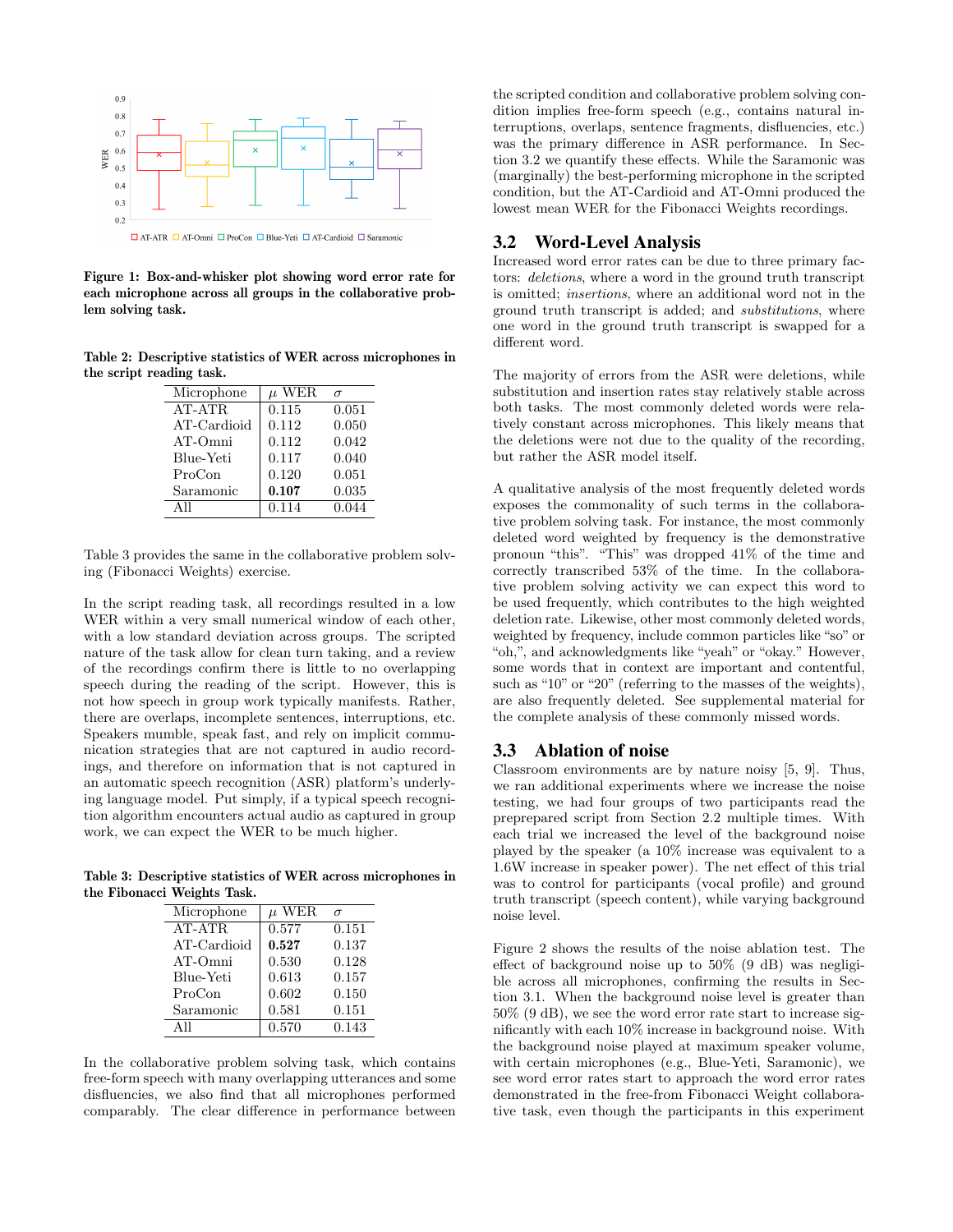

Figure 2: WER vs. background noise volume.

| Microphone    | Cost     |
|---------------|----------|
| $Chromebook*$ | \$0.00   |
| Saramonic     | \$25.00  |
| AT-ATR        | \$99.00  |
| ProCon        | \$99.95  |
| Blue-Yeti     | \$129.99 |
| AT-Cardioid   | \$319.00 |
| AT-Omni       | \$319.00 |

\*Baseline microphone

were reading the "well-behaved" prepared script. When the speaker is at maximum volume, this condition should better approximate the noise conditions of a real classroom [5, 9].

*3.3.1 Correlation with price*



Figure 3: Microphone cost plotted against group mean WER in scripted, Fibonacci weights, and 100% noise ablation conditions.

Finally, Figure 3 shows the mean word error rates across groups in three of the conditions: the script reading, the collaborative task and the noise ablation test session where noise was set to 100%. Together, these three plots show that there is no clear relationship between the cost of the microphone hardware and the ASR performance over associated recordings. Note, the Chromebook served as a "zero dollar" baseline because all other microphones required a laptop to connect to; the microphone integrated with a laptop that students already have access to would entail zero dollars in additional purchases for an in-class recording system.

#### 4. LIMITATIONS AND DISCUSSION

We assessed the quality of a number of microphones by considering how downstream tasks like automatic speech recognition (ASR) performed. At a high level, we found microphones were largely comparable; however, diving deeper, even when the speech is canonically well-behaved the influence of background noise causes dramatic differences in word error rate across microphones at different rates. We found that in the most extreme noise cases, the AT-Cardioid and the ProCon were the most robust to noise, with word error rates (WER) below 0.2 (the no-noise baseline performance was about 0.1). Our overall pick is the ProCon, because it too is highly robust to noise, the price is a third of the AT-Cardioid, and WER is arguably comparable.

Independent of the microphone hardware, off-the-shelf automatic speech recognition performs well (WER less than 0.2) when the recorded speech is canonically well-behaved (e.g., few overlaps, disfluencies, simultaneous speech). However, when participating in group work, there are explicit overlaps, disfluencies, and simultaneous speech. Indeed, the presence of these may indicate healthy, productive, educational group dynamics. Still, when recorded speech contains these artifacts, word error rate soars to surprising levels, not dissimilar to the word error rates reported by Blanchard et al. [4] in their study of live teacher speech. Interestingly, they also evaluated scripted and unscripted speech, and found scripted speech error rates were similar to unscripted. Our results showcase that the technology driving automatic speech recognition has improved substantially, since scripted speech is now transcribed with a far lower WER — just not for the kind of naturalistic speech used in collaborative group-work.

There are several limitations of our study. First, we did not verify our conclusions with alternative ASRs (e.g., solutions from Microsoft or Amazon). Several microphones have settings like gain which we hand-tuned, but could be further experimented with. There are, of course, a plethora of microphones we did not include in our test. Finally, we have done our best to replicate classroom environments in a lab setting, but, for now, our evaluation is limited to the lab.

Since most of the word error rate is due to deleted words, a future analysis should consider if it matters if those words are dropped. Taking the transcribed text and evaluating the performance of a further downstream task such as abstract meaning representation (AMR) parsing [2, 3, 11] on it, and on the ground truth transcript, would demonstrate if the dropped words are resulting in significant lost information. However, downstream tasks are likely much more context/project dependent, and being able to predict possible errors in the transcription by understanding limitations of the data gathering process can aid in appropriately designing the downstream tasks by, for example, accounting for the likelihood of missing stop words.

#### 5. ACKNOWLEDGEMENTS

We thank Rosy Southwell, Isaac Courchesne-Owades, and Yongxin Liu for their contributions to data collection and the processing pipeline. This work was supported in part by the National Science Foundation (NSF) under grant number DRL 1559731 to Colorado State University.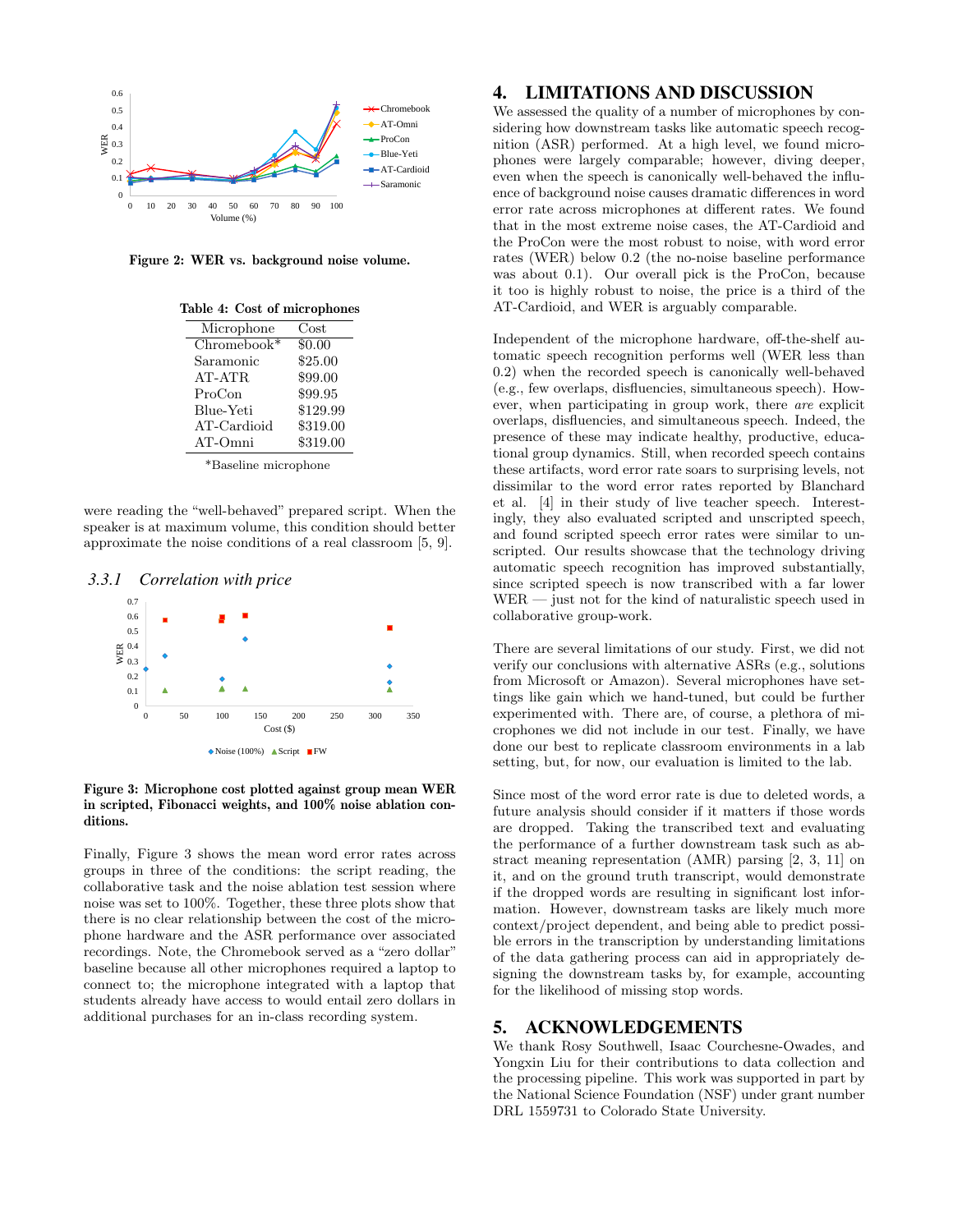#### 6. REFERENCES

- [1] M. H. Asyrofi, F. Thung, D. Lo, and L. Jiang. Crossasr: Efficient differential testing of automatic speech recognition via text-to-speech. In 2020 IEEE International Conference on Software Maintenance and Evolution (ICSME), pages 640–650. IEEE, 2020.
- [2] L. Banarescu, C. Bonial, S. Cai, M. Georgescu, K. Griffitt, U. Hermjakob, K. Knight, P. Koehn, M. Palmer, and N. Schneider. Abstract meaning representation (amr) 1.0 specification. In Parsing on Freebase from Question-Answer Pairs. In Proceedings of the 2013 Conference on Empirical Methods in Natural Language Processing. Seattle: ACL, pages 1533–1544, 2012.
- [3] L. Banarescu, C. Bonial, S. Cai, M. Georgescu, K. Griffitt, U. Hermjakob, K. Knight, P. Koehn, M. Palmer, and N. Schneider. Abstract meaning representation for sembanking. In Proceedings of the 7th linguistic annotation workshop and interoperability with discourse, pages 178–186, 2013.
- [4] N. Blanchard, M. Brady, A. M. Olney, M. Glaus, X. Sun, M. Nystrand, B. Samei, S. Kelly, and S. D'Mello. A study of automatic speech recognition in noisy classroom environments for automated dialog analysis. In International conference on artificial intelligence in education, pages 23–33. Springer, 2015.
- [5] J. E. Dockrell and B. M. Shield. Acoustical barriers in classrooms: The impact of noise on performance in the classroom. British Educational Research Journal, 32(3):509–525, 2006.
- [6] F. Filippidou and L. Moussiades. Benchmarking of IBM, Google and Wit Automatic Speech Recognition Systems. Artificial Intelligence Applications and Innovations, 583:73–82, May 2020.
- [7] V. Këpuska and G. Bohouta. Comparing speech recognition systems (microsoft api, google api and cmu sphinx). Int. J. Eng. Res. Appl, 7(03):20–24, 2017.
- [8] F. Morbini, K. Audhkhasi, K. Sagae, R. Artstein, D. Can, P. Georgiou, S. Narayanan, A. Leuski, and D. Traum. Which asr should i choose for my dialogue system? In Proceedings of the SIGDIAL 2013 Conference, pages 394–403, 2013.
- [9] B. M. Shield and J. E. Dockrell. The effects of environmental and classroom noise on the academic attainments of primary school children. The Journal of the Acoustical Society of America, 123(1):133–144, 2008.
- [10] C. Sun, V. J. Shute, A. Stewart, J. Yonehiro, N. Duran, and S. D'Mello. Towards a generalized competency model of collaborative problem solving. Computers & Education, 143:103672, 2020. Publisher: Elsevier.
- [11] C. Wang, N. Xue, and S. Pradhan. A transition-based algorithm for amr parsing. In Proceedings of the 2015 Conference of the North American Chapter of the Association for Computational Linguistics: Human Language Technologies, pages 366–375, 2015.